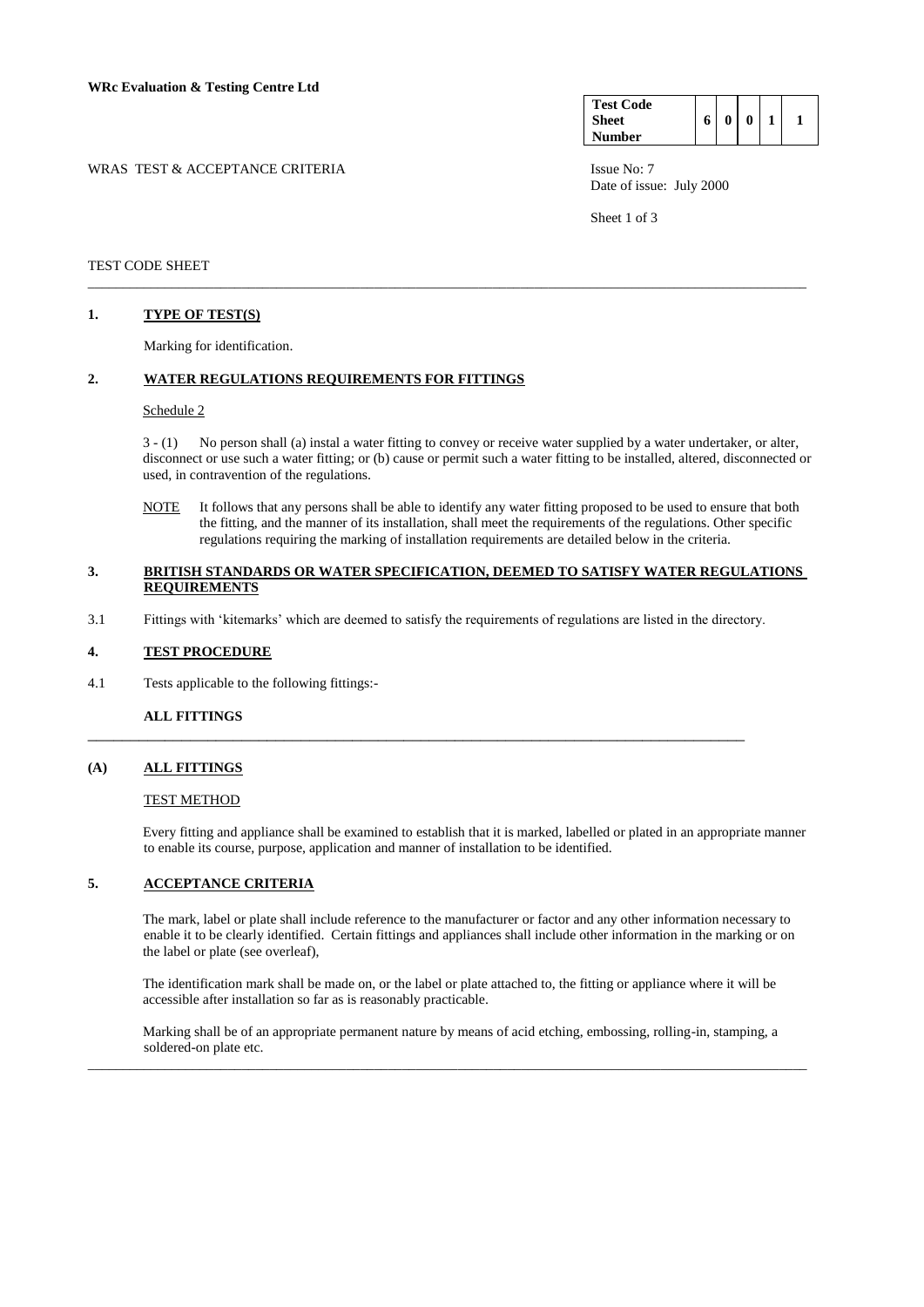| <b>Test Code</b> |   |   |  |
|------------------|---|---|--|
| <b>Sheet</b>     | 6 | 0 |  |
| Number           |   |   |  |

Issue No: 7 Date of issue: July 2000

Sheet 2 of 3

### **(B) BRASS FITTINGS**

# **5. ACCEPTANCE CRITERIA**

Brass fittings made of dezincification resistant brass shall be marked "CR".

### **(C) CISTERNS, TANKS, CYLINDERS**

### **5. ACCEPTANCE CRITERIA**

Every cistern, tank, cylinder, expansion vessel etc, shall be marked or labelled to indicate the capacity.

Every tank, cylinder, expansion vessel etc, shall be marked or labelled to indicate the maximum working water pressure to which it may be subjected.

\_\_\_\_\_\_\_\_\_\_\_\_\_\_\_\_\_\_\_\_\_\_\_\_\_\_\_\_\_\_\_\_\_\_\_\_\_\_\_\_\_\_\_\_\_\_\_\_\_\_\_\_\_\_\_\_\_\_\_\_\_\_\_\_\_\_\_\_\_\_\_\_\_\_\_\_\_\_\_\_\_\_\_\_\_\_\_\_\_\_\_\_\_\_\_\_\_\_\_\_\_\_\_

 $\_$  ,  $\_$  ,  $\_$  ,  $\_$  ,  $\_$  ,  $\_$  ,  $\_$  ,  $\_$  ,  $\_$  ,  $\_$  ,  $\_$  ,  $\_$  ,  $\_$  ,  $\_$  ,  $\_$  ,  $\_$  ,  $\_$  ,  $\_$  ,  $\_$  ,  $\_$  ,  $\_$  ,  $\_$  ,  $\_$  ,  $\_$  ,  $\_$  ,  $\_$  ,  $\_$  ,  $\_$  ,  $\_$  ,  $\_$  ,  $\_$  ,  $\_$  ,  $\_$  ,  $\_$  ,  $\_$  ,  $\_$  ,  $\_$  ,

Every flushing cistern or trough for use with a watercloset pan shall be marked indelibly on the inside with a line indicating the water level at which the float-operated valve is to shut off to give the appropriate volume of water for flushing purposes. [Regulation  $25 - (1)(f)$ ]

\_\_\_\_\_\_\_\_\_\_\_\_\_\_\_\_\_\_\_\_\_\_\_\_\_\_\_\_\_\_\_\_\_\_\_\_\_\_\_\_\_\_\_\_\_\_\_\_\_\_\_\_\_\_\_\_\_\_\_\_\_\_\_\_\_\_\_\_\_\_\_\_\_\_\_\_\_\_\_\_\_\_\_\_\_\_\_\_\_\_\_\_\_\_\_\_\_\_\_\_\_\_\_

## **(D) TUBES AND PIPE**

### **5. ACCEPTANCE CRITERIA**

Tube and pipe of every material to an applicable standard deemed to satisfy byelaw requirements shall be marked in accordance with the requirements of that standard. Copper tube to BS 2871 Part 1 additionally shall be marked with the month and year of manufacture adjacent to each marking required by that standard.

Tube and pipe of every material otherwise shall be marked permanently by a means (not labelled) at intervals not exceeding 500mm with the type and/or class of material, the manufacturers means of identification and the year of manufacture.

#### **(E) REDUCED PRESSURE PRINCIPLE BACKFLOW PREVENTERS (RPZ VALVES)**  (Derived from Doc. prEN doc. 164108)

# **5. ACCEPTANCE CRITERIA**

Backflow protection devices shall be marked permanently and visibly on the casing, or on a fixed data plate.

\_\_\_\_\_\_\_\_\_\_\_\_\_\_\_\_\_\_\_\_\_\_\_\_\_\_\_\_\_\_\_\_\_\_\_\_\_\_\_\_\_\_\_\_\_\_\_\_\_\_\_\_\_\_\_\_\_\_\_\_\_\_\_\_\_\_\_\_\_\_\_\_\_\_\_\_\_\_\_\_\_\_\_\_\_\_\_\_\_\_\_\_\_\_\_\_\_\_\_\_\_\_

\_\_\_\_\_\_\_\_\_\_\_\_\_\_\_\_\_\_\_\_\_\_\_\_\_\_\_\_\_\_\_\_\_\_\_\_\_\_\_\_\_\_\_\_\_\_\_\_\_\_\_\_\_\_\_\_\_\_\_\_\_\_\_\_\_\_\_\_\_\_\_\_\_\_\_\_\_\_\_\_\_\_\_\_\_\_\_\_\_\_\_\_\_\_\_\_\_\_\_\_\_\_

This information shall be on the upperside, or on each lateral side of the device. The indications are to be indelible and obtained by moulding, engraving or similar procedures.

- (a) Name, manufacturer's brand or logo.
- (b) Arrow indicating normal direction of flow.
- (c) Nominal size (DN).
- (d) Conformance with the appropriate European product standard.
- (e) Acoustic group.
- (f) Nominal pressure (PN).
- (g) Reference (type or model...)
- (h) Type of materials used for the body. (DZR mark where applicable).
- (i) The individual identification number.